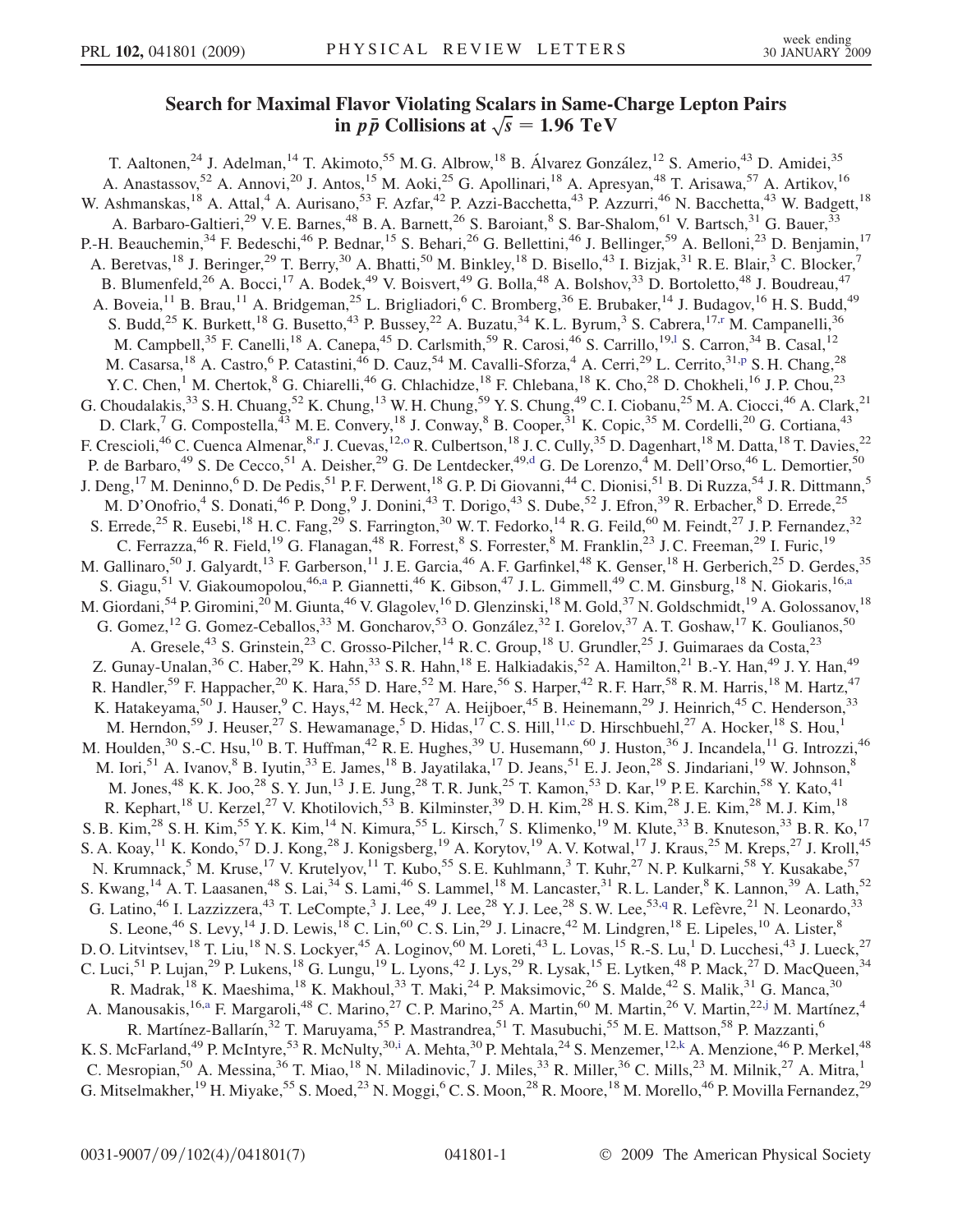J. Mülmenstädt,<sup>29</sup> A. Mukherjee,<sup>18</sup> Th. Muller,<sup>27</sup> R. Mumford,<sup>26</sup> P. Murat,<sup>18</sup> M. Mussini,<sup>6</sup> J. Nachtman,<sup>18</sup> Y. Nagai,<sup>55</sup> A. Nagano,<sup>55</sup> J. Naganoma,<sup>57</sup> K. Nakamura,<sup>55</sup> I. Nakano,<sup>40</sup> A. Napier,<sup>56</sup> V. Necula,<sup>17</sup> C. Neu,<sup>45</sup> M. S. Neubauer,<sup>25</sup> J. Nielsen,<sup>29[,f](#page-6-0)</sup> L. Nodulman,<sup>3</sup> M. Norman,<sup>10</sup> O. Norniella,<sup>25</sup> E. Nurse,<sup>31</sup> S. H. Oh,<sup>17</sup> Y. D. Oh,<sup>28</sup> I. Oksuzian,<sup>19</sup> T. Okusawa,<sup>41</sup> R. Oldeman,<sup>30</sup> R. Orava,<sup>24</sup> K. Osterberg,<sup>24</sup> S. Pagan Griso,<sup>43</sup> C. Pagliarone,<sup>46</sup> E. Palencia,<sup>18</sup> V. Papadimitriou,<sup>18</sup> A. Papaikonomou,<sup>27</sup> A. A. Paramonov,<sup>14</sup> B. Parks,<sup>39</sup> S. Pashapour,<sup>34</sup> J. Patrick,<sup>18</sup> G. Pauletta,<sup>54</sup> M. Paulini,<sup>13</sup> C. Paus,<sup>33</sup> D. E. Pellett,<sup>8</sup> A. Penzo,<sup>54</sup> T. J. Phillips,<sup>17</sup> G. Piacentino,<sup>46</sup> J. Piedra,<sup>44</sup> L. Pinera,<sup>19</sup> K. Pitts,<sup>25</sup> C. Plager,<sup>9</sup> L. Pondrom,<sup>59</sup> X. Portell,<sup>4</sup> O. Poukhov,<sup>16</sup> N. Pounder,<sup>42</sup> F. Prakoshyn,<sup>16</sup> A. Pronko,<sup>18</sup> J. Proudfoot,<sup>3</sup> F. Pto[h](#page-6-0)os, <sup>18,h</sup> G. Punzi, <sup>46</sup> J. Pursley, <sup>59</sup> J. Radema[c](#page-6-0)ker, <sup>42,c</sup> A. Rahaman, <sup>47</sup> A. Rajaraman, <sup>61</sup> V. Ramakrishnan, <sup>59</sup> N. Ranjan, <sup>48</sup> I. Redondo,<sup>32</sup> B. Reisert,<sup>18</sup> V. Rekovic,<sup>37</sup> P. Renton,<sup>42</sup> M. Rescigno,<sup>51</sup> S. Richter,<sup>27</sup> F. Rimondi,<sup>6</sup> L. Ristori,<sup>46</sup> A. Robson,<sup>22</sup> T. Rodrigo,  $^{12}$  E. Rogers,  $^{25}$  S. Rolli,  $^{56}$  R. Roser,  $^{18}$  M. Rossi,  $^{54}$  R. Rossin,  $^{11}$  P. Roy,  $^{34}$  A. Ruiz,  $^{12}$  J. Russ,  $^{13}$  V. Rusu,  $^{18}$ H. Saarikko,<sup>24</sup> A. Safonov,<sup>53</sup> W. K. Sakumoto,<sup>49</sup> G. Salamanna,<sup>51</sup> O. Saltó,<sup>4</sup> L. Santi,<sup>54</sup> S. Sarkar,<sup>51</sup> L. Sartori,<sup>46</sup> K. Sato,<sup>18</sup> A. Savoy-Navarro,<sup>44</sup> T. Scheidle,<sup>27</sup> P. Schlabach,<sup>18</sup> E. E. Schmidt,<sup>18</sup> M. A. Schmidt,<sup>14</sup> M. P. Schmidt,<sup>60</sup> M. Schmitt,<sup>38</sup> T. Schwarz,  ${}^{8}$  L. Scodellaro,  ${}^{12}$  A. L. Scott,  ${}^{11}$  A. Scribano,  ${}^{46}$  F. Scuri,  ${}^{46}$  A. Sedov,  ${}^{48}$  S. Seidel,  ${}^{37}$  Y. Seiya,  ${}^{41}$  A. Semenov,  ${}^{16}$ L. Sexton-Kennedy,<sup>18</sup> A. Sfyria,<sup>21</sup> S. Z. Shalhout,<sup>58</sup> M. D. Shapiro,<sup>29</sup> T. Shears,<sup>30</sup> P. F. Shepard,<sup>47</sup> D. Sherman,<sup>23</sup> M. Shimojima,<sup>55,[n](#page-6-0)</sup> M. Shochet,<sup>14</sup> Y. Shon,<sup>59</sup> I. Shreyber,<sup>21</sup> A. Sidoti,<sup>46</sup> P. Sinervo,<sup>34</sup> A. Sisakyan,<sup>16</sup> A. J. Slaughter,<sup>18</sup> J. Slaunwhite,  $39$  K. Sliwa,  $56$  J. R. Smith,  $8$  F. D. Snider,  $18$  R. Snihur,  $34$  M. Soderberg,  $35$  A. Soha,  $8$  S. Somalwar,  $52$  V. Sorin,  $36$ J. Spalding,<sup>18</sup> F. Spinella,<sup>46</sup> T. Spreitzer,<sup>34</sup> P. Squillacioti,<sup>46</sup> M. Stanitzki,<sup>60</sup> R. St. Denis,<sup>22</sup> B. Stelzer,<sup>9</sup> O. Stelzer-Chilton,<sup>42</sup> D. St[e](#page-6-0)ntz,<sup>38</sup> J. Strologas,<sup>37</sup> D. Stuart,<sup>11</sup> J. S. Suh,<sup>28</sup> A. Sukhanov,<sup>19</sup> H. Sun,<sup>56</sup> I. Suslov,<sup>16</sup> T. Suzuki,<sup>55</sup> A. Taffard,<sup>25,e</sup> R. Takashima,<sup>40</sup> Y. Takeuchi,<sup>55</sup> R. Tanaka,<sup>40</sup> M. Tecchio,<sup>35</sup> P. K. Teng,<sup>1</sup> K. Terashi,<sup>50</sup> J. Thom,<sup>18[,g](#page-6-0)</sup> A. S. Thompson,<sup>22</sup> G. A. Thompson,<sup>25</sup> E. Thomson,<sup>45</sup> P. Tipton,<sup>60</sup> V. Tiwari,<sup>13</sup> S. Tkaczyk,<sup>18</sup> D. Toback,<sup>53</sup> S. Tokar,<sup>15</sup> K. Tollefson,<sup>36</sup> T. Tomura,<sup>55</sup> D. Tonelli,<sup>18</sup> S. Torre,<sup>20</sup> D. Torretta,<sup>18</sup> S. Tourneur,<sup>44</sup> W. Trischuk,<sup>34</sup> Y. Tu,<sup>45</sup> N. Turini,<sup>46</sup> F. Ukegawa,<sup>55</sup> S. Uozumi,<sup>55</sup> S. Vallecorsa,<sup>21</sup> N. van Remortel,<sup>24</sup> A. Varganov,<sup>35</sup> E. Vataga,<sup>37</sup> F. Vázquez,<sup>19,1</sup> G. Velev,<sup>18</sup> C. Vellidis,<sup>46[,a](#page-5-0)</sup> V. Veszpremi,<sup>48</sup> M. Vidal,<sup>32</sup> R. Vidal,<sup>18</sup> I. Vila,<sup>12</sup> R. Vilar,<sup>12</sup> T. Vine,<sup>31</sup> M. Vogel,<sup>37</sup> I. Volobouev,<sup>29[,q](#page-6-0)</sup> G. Volpi,<sup>46</sup> F. Würthwein,<sup>10</sup> P. Wagner,<sup>45</sup> R. G. Wagner,<sup>3</sup> R. L. Wagner,<sup>18</sup> J. Wagner-Kuhr,<sup>27</sup> W. Wagner,<sup>27</sup> T. Wakisaka,<sup>41</sup> R. Wallny,<sup>9</sup> S. M. Wang,<sup>1</sup> A. Warburton,<sup>34</sup> D. Waters,<sup>31</sup> M. Weinberger,<sup>53</sup> W. C. Wester III,<sup>18</sup> B. Whitehouse,<sup>56</sup> D. Whiteson,<sup>45[,e](#page-6-0)</sup> A. B. Wicklund,<sup>3</sup> E. Wicklund,<sup>18</sup> G. Williams,<sup>34</sup> H. H. Williams,<sup>45</sup> P. Wilson,<sup>18</sup> B. L. Winer,<sup>39</sup> P. Wittich,<sup>18,[g](#page-6-0)</sup> S. Wolbers,<sup>18</sup> C. Wolfe, <sup>14</sup> T. Wright, <sup>35</sup> X. Wu, <sup>21</sup> S. M. Wynne, <sup>30</sup> A. Yagil, <sup>10</sup> K. Yamamoto, <sup>41</sup> J. Yamaoka, <sup>52</sup> T. Yamashita, <sup>40</sup> C. Yang, <sup>60</sup> U. K. Yang,  $^{14,m}$  $^{14,m}$  $^{14,m}$  Y. C. Yang,  $^{28}$  W. M. Yao,  $^{29}$  G. P. Yeh,  $^{18}$  J. Yoh,  $^{18}$  K. Yorita,  $^{14}$  T. Yoshida,  $^{41}$  G. B. Yu,  $^{49}$  F. Yu,  $^{61}$  I. Yu,  $^{28}$ S. S. Yu,<sup>18</sup> J. C. Yun,<sup>18</sup> L. Zanello,<sup>51</sup> A. Zanetti,<sup>54</sup> I. Zaw,<sup>23</sup> X. Zhang,<sup>25</sup> Y. Zheng,<sup>9[,b](#page-5-0)</sup> and S. Zucchelli<sup>6</sup>

 $(CDF$  Collaboration)<sup>s</sup>

<sup>1</sup>Institute of Physics, Academia Sinica, Taipei, Taiwan 11529, Republic of China

<sup>2</sup>Informatics Institute, University of Amsterdam, Amsterdam, The Netherlands<sup>3</sup> Argenna National Laboratory, Argenna Illinois 60430, USA

<sup>3</sup> Argonne National Laboratory, Argonne, Illinois 60439, USA<br><sup>4</sup> Institut de Fisica d'Altes Energies, Universitat Autonoma de Barcelona, E 08103, Bell

Institut de Fisica d'Altes Energies, Universitat Autonoma de Barcelona, E-08193, Bellaterra (Barcelona), Spain <sup>5</sup>

<sup>5</sup>Baylor University, Waco, Texas 76798, USA<br><sup>6</sup>Istitute Nazionale di Fisica Nucleara University of Bologna, La

Istituto Nazionale di Fisica Nucleare, University of Bologna, I-40127 Bologna, Italy <sup>7</sup>

 ${}^{7}$ Brandeis University, Waltham, Massachusetts 02254, USA

 ${}^{8}$ University of California, Davis, Davis, California 95616, USA

<sup>9</sup>University of California, Los Angeles, Los Angeles, California 90024, USA<br><sup>10</sup>University of California, San Diego, La Jolla, California 92093, USA

<sup>10</sup>University of California, San Diego, La Jolla, California 92093, USA<br>
<sup>11</sup>University of California, Santa Barbara, Santa Barbara, California 93106, USA<br>
<sup>12</sup>Instituto de Eisica de Cantabria, CSIC-University of Cardiba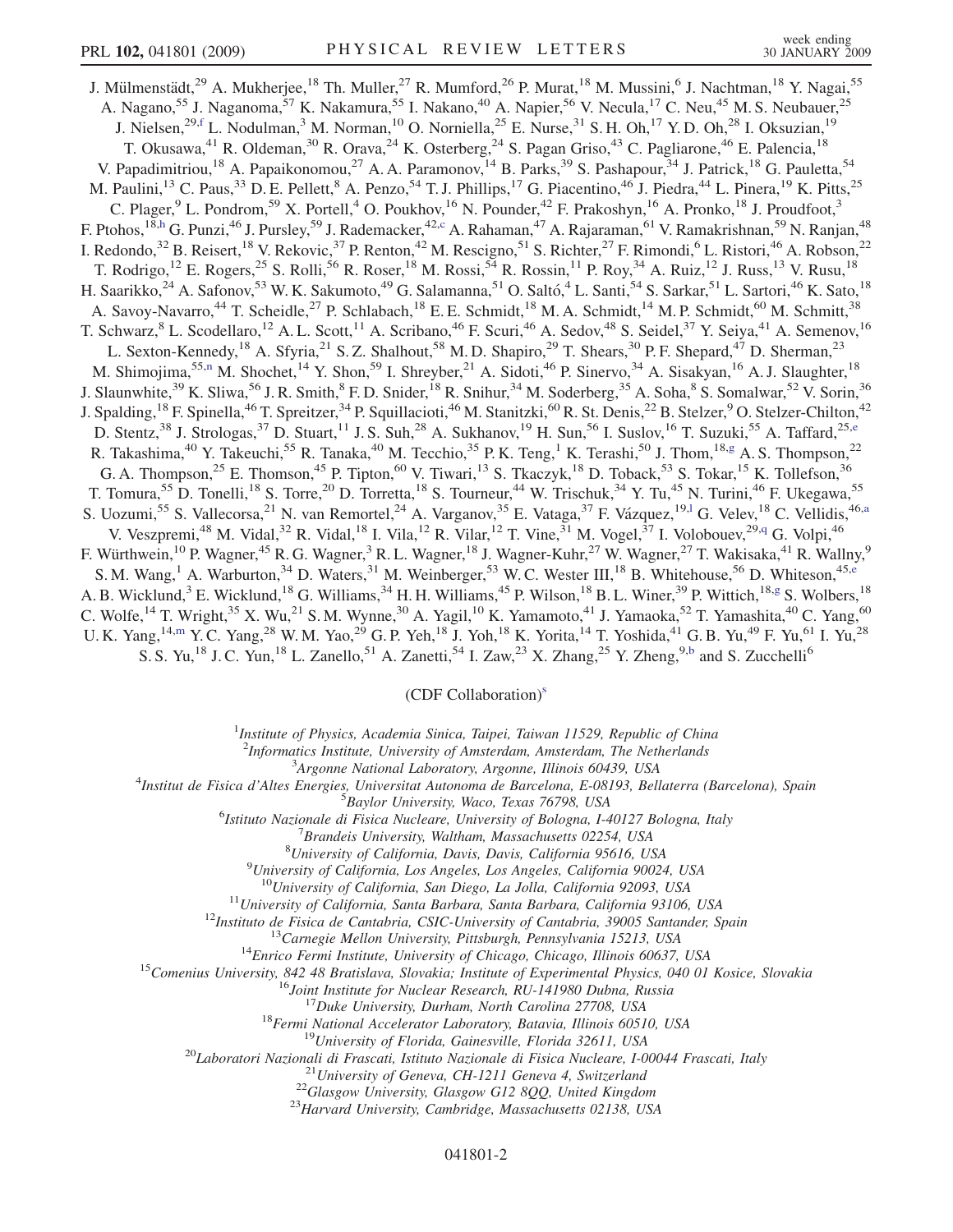$^{24}$ Division of High Energy Physics, Department of Physics, University of Helsinki and Helsinki Institute of Physics, FIN-00014, Helsinki, Finland<br><sup>25</sup>University of Illinois, Urbana, Illinois 61801, USA<br><sup>26</sup>The Johns Hopkins University, Baltimore, Maryland 21218, USA<br><sup>27</sup>Institut für Experimentelle Kernphysik, Universität Karlsruhe, 76128 Seoul National University, Seoul 151-742, Korea; Sungkyunkwan University, Suwon 440-746, Korea; Korea Institute of Science and Technology Information, Daejeon, 305-806, Korea; Chonnam National University, Gwangju, 500-757, Korea<br><sup>29</sup>Ernest Orlando Lawrence Berkeley National Laboratory, Berkeley, California 94720, USA<br><sup>30</sup>University of Liverpool, Liverpool L69 7ZE, United Kingdom<br><sup>31</sup>University  $34$ Institute of Particle Physics: McGill University, Montréal, Canada H3A 2T8;<br>and University of Toronto, Toronto, Canada M5S 1A7  $^{35}$ University of Michigan, Ann Arbor, Michigan 48109, USA<br>  $^{36}$ Michigan State University, East Lansing, Michigan 48824, USA<br>  $^{37}$ University of New Mexico, Albuquerque, New Mexico 87131, USA<br>  $^{38}$ Northwestern Univ <sup>42</sup>University of Oxford, Oxford OX1 3RH, United Kingdom<br><sup>43</sup>University of Padova, Istituto Nazionale di Fisica Nucleare, Sezione di Padova-Trento, I-35131 Padova, Italy<br><sup>44</sup>LPNHE, Universite Pierre et Marie Curie/IN2P3-C <sup>48</sup>Purdue University, West Lafayette, Indiana 47907, USA<br><sup>49</sup>University of Rochester, Rochester, New York 14627, USA<br><sup>51</sup>Istituto Nazionale di Fisica Nucleare, Secione di Roma 1, University, New York, New York 10021, USA <sup>59</sup>University of Wisconsin, Madison, Wisconsin 53706, USA<br><sup>60</sup>Yale University, New Haven, Connecticut 06520, USA<br><sup>61</sup>University of California, Irvine, California 92617, USA (Received 29 September 2008; published 27 January 2009) Models of maximal flavor violation (MxFV) in elementary particle physics may contain at least one new scalar SU(2) doublet field  $\Phi_{\rm FV} = (\eta^0, \eta^+)$  that couples the first and third generation quarks ( $q_1, q_3$ ) via a Lagrangian term  $\mathcal{L}_{FV} = \xi_{13} \Phi_{FV} q_1 q_3$ . These models have a distinctive signature of same-charge top-<br>quark pairs and evade flavor changing limits from meson mixing measurements. Data corresponding to quark pairs and evade flavor-changing limits from meson mixing measurements. Data corresponding to 2 fb<sup>-1</sup> collected by the Collider Dectector at Fermilab II detector in  $p\bar{p}$  collisions at  $\sqrt{s} = 1.96$  TeV are analyzed for evidence of the MxEV signature. For a neutral scalar  $n^0$  with  $m_s = 200$  GeV/ $c^2$  and analyzed for evidence of the MxFV signature. For a neutral scalar  $\eta^0$  with  $m_{\eta^0} = 200 \text{ GeV}/c^2$  and coupling  $\xi_{13} = 1$ ,  $\sim$ 11 signal events are expected over a background of 2.1  $\pm$  1.8 events. Three events are observed in the data consistent with hadcround expectations, and limits are set on the coupling  $\xi$ , for PRL 102, 041801 (2009) PHYSICAL REVIEW LETTERS week ending

 $m_{\eta^0} = 180 - 300 \text{ GeV}/c^2$ .

DOI: [10.1103/PhysRevLett.102.041801](http://dx.doi.org/10.1103/PhysRevLett.102.041801) PACS numbers: 13.85.Ni, 12.15.Ff, 12.60.Fr, 13.85.Qk

Measurements of low energy flavor-changing (FC) transitions, such as neutral meson mixing and rare  $B$  and  $K$ decays [1], largely confirm the minimal flavor violation (MFV) ansatz of the standard model's quark-mixing matrix. This suggests that any new physics that couples quark flavors must either be well aligned with the standard model

observed in the data, consistent with background expectations, and limits are set on the coupling  $\xi_{13}$  for  $m_s = 180, 300$  GeV/ $a^2$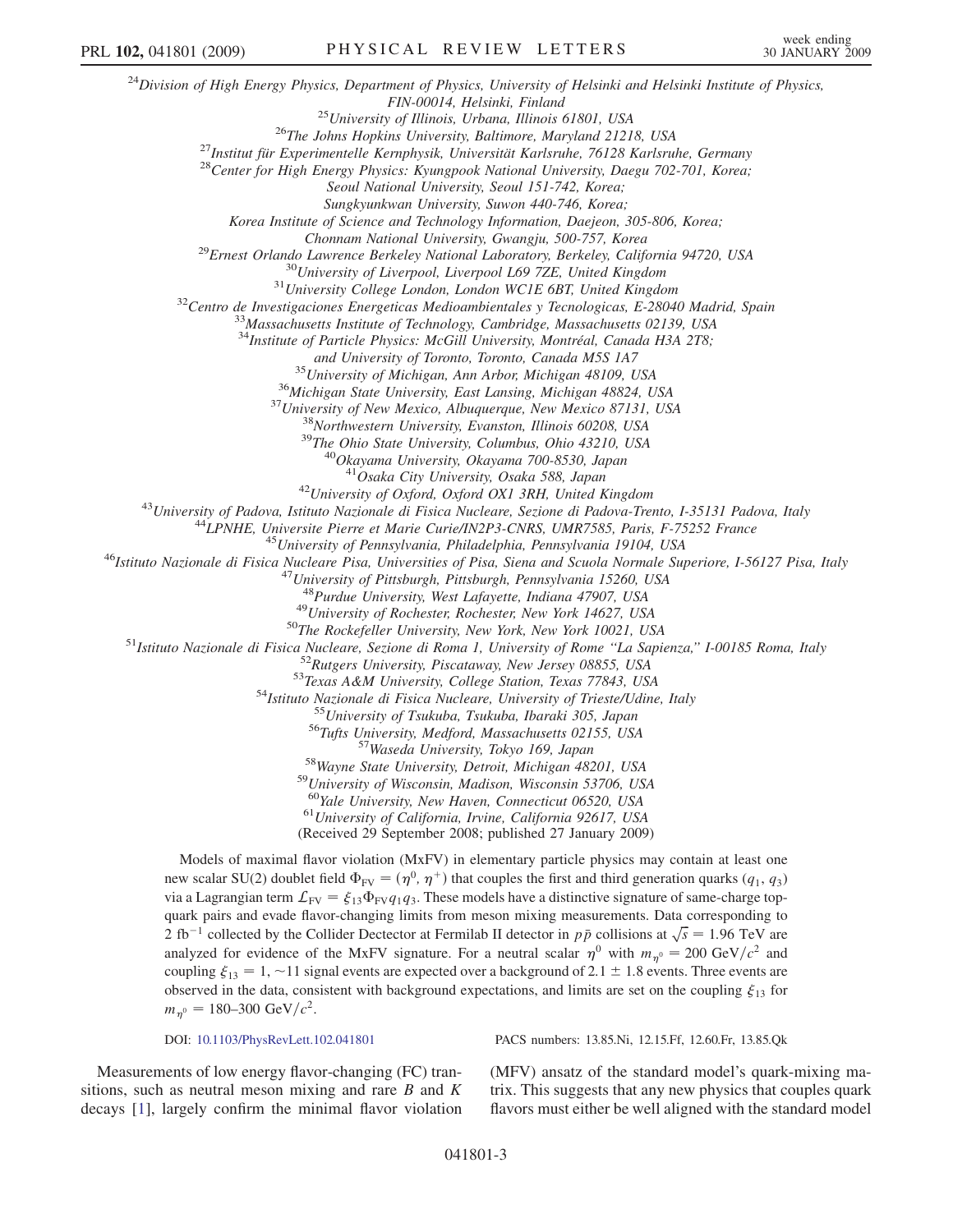<span id="page-3-0"></span>couplings or mediated by particles that are too heavy to give observable deviations in current data. If the proposed new physics can be written in terms of a coupling matrix constraints on models that couple the top quark to lighter  $\xi_{ij}$  between quark flavors i and j, MFV imposes strict quarks, namely  $\xi_{31}$ ,  $\xi_{13}$ ,  $\xi_{32}$ ,  $\xi_{23} \sim 0$ .<br>However there is no strong theoretic

However, there is no strong theoretical motivation for an alignment between the flavor structure of the standard model and new physics. On the contrary, theories beyond the standard model typically predict large flavor-changing transitions if no additional symmetries are imposed. Moreover, new results on CP-violating asymmetries from  $B_s \rightarrow J/\psi \phi$  [2,3] suggest that new flavor structure beyond that of the CKM may be required [4].

A new class of scalar-mediated models has recently been proposed with a Lagrangian describing a scalar SU(2) doublet field  $\Phi_{\text{FV}} = (\eta^0, \eta^+)$  that couple left-handed quark fields of flavor  $i(Q_{iL})$  to right-handed up-type quark fields of flavor  $j(u_{jR})$  with a strength  $\xi_{ij}$  [5]

$$
\mathcal{L}_{\text{FV}} = \xi_{ij} \bar{Q}_{iL} \tilde{\Phi}_{\text{FV}} u_{jR} + \text{H.c.}
$$
 (1)

This departs maximally from the MFV ansatz by allowing real  $\xi_{31}$ ,  $\xi_{13} \sim 1$  or  $\xi_{32}$ ,  $\xi_{23} \sim 1$  with all other terms<br>zero. Contrary to previous understanding these models are zero. Contrary to previous understanding, these models are not excluded by current measurements, which constrain the products of terms in the coupling matrix, e.g.,  $\xi_{32} \cdot \xi_{31}$  [5],<br>even with a light  $n^0$  mass of  $O(200)$  GeV/ $c^2$ even with a light  $\eta^0$  mass of  $\mathcal{O}(200)$  GeV/ $c^2$ .

In the model investigated here  $(\xi_{31}, \xi_{13} \sim 1$ , called  $\kappa$ FV, in Ref [51) the  $n^0$  decays with equal probability MxFV<sub>1</sub> in Ref. [5]), the  $\eta^0$  decays with equal probability to quark-antiquark pairs  $t + \bar{u}$  and  $\bar{t} + u$ . This leads to production of same-charge to p-quark pairs in association production of same-charge top-quark pairs in association with light-quark jets through the processes  $u g \to t \eta^0 \to$ ttū,  $ug \to tt\bar{u}$  ( $\eta^0$  exchange),  $u\bar{u} \to \eta^0 \eta^0 \to tt\bar{u}$ <br> $uu \to tt$  ( $\eta^0$  exchange) and their Hermitian con  $\bar{u}$ , and<br>ingates  $uu \rightarrow tt$  ( $\eta^0$  exchange) and their Hermitian conjugates [6]. The predicted cross section is  $\mathcal{O}(1)$  pb over a range of light  $\eta^0$  masses, 180–300 GeV/ $c^2$ .

As suggested in Ref.  $[6]$ , the case in which both W bosons decay leptonically  $(t \rightarrow Wb \rightarrow l\nu b)$  presents an experimentally attractive signature of two same-charge leptons, missing transverse energy  $(E_T)$  [7,8], and at least one b jet  $(\ell^{\pm} \ell^{\pm} \not{E}_{T} b)$  accompanied by additional jets. Though CDF has examined its inclusive same-charge lepton data set in smaller data subsets [9], and has looked for new physics in exclusive final states [10] there has not been an experimental study of the inclusive  $\ell^{\pm} \ell^{\pm} \cancel{E}_T b$  final state, where many of the contributions to a  $\ell^{\pm} \ell^{\pm}$  final state are suppressed by the requirement of  $b$  jet identification or large missing transverse energy. Thus, there may be new flavor-violating processes which have large cross sections, low backgrounds, and no direct experimental constraints. In addition, this final state is sensitive to a broad array of new physics topics which give same-charge top quarks, such as heavy down-type quarks [11] or scalar gluons [12].

Reference [6] used a parametrized detector description to describe the signal and background rates. This Letter estimates the dominant backgrounds using data-driven models, validates those estimates in control samples, calculates the signal acceptance with a realistic GEANT-based detector simulation [13], and reports the results of the first experimental search for particles that couple up and top quarks in this generic manner.

We use data collected between 2002 and 2007 with the CDF II detector, corresponding to an integrated luminosity of 2.0 fb<sup>-1</sup>. CDF II [8,14] is a general purpose detector designed to study  $p\bar{p}$  collisions at the Fermilab Tevatron.<br>The tracking system consists of a cylindrical open-cell drift The tracking system consists of a cylindrical open-cell drift chamber and silicon microstrip detectors in a 1.4 T magnetic field parallel to the beam axis; the momentum resolution is  $\delta p_T/p_T^2 = 0.1\%/\text{GeV}/c$ . The silicon detectors<br>provide tracking information for pseudoranidity  $|n| < 2$ provide tracking information for pseudorapidity  $|\eta| < 2$ and are used to reconstruct collision and decay points. The drift chamber surrounds the silicon detectors and gives full coverage in the central pseudorapidity region  $|\eta|$  < 1. Electromagnetic and hadronic calorimeters surround the tracking system and measure particle energies. Drift chambers and scintillators located outside the calorimeters detect muons in the central pseudorapidity region  $|\eta|$  < 1. The data used in this measurement are collected with

TABLE I. Cross sections  $\sigma(tt)$ ,  $\sigma(t\bar{t}\bar{u})$ , and  $\sigma(t\bar{t}\bar{u}\bar{u})$ , acceptance ( $\epsilon$ ) and number (N) of selected  $\ell^{\pm} \ell^{\pm} b \rlap{\,/}E_T$  events expected in the sample [6] sample [6].

|                                                                         | $M_{\eta^0}$ [GeV/ $c^2$ ] | 180  | 190  | 200  | 225  | 250  | 300  |
|-------------------------------------------------------------------------|----------------------------|------|------|------|------|------|------|
|                                                                         | $\sigma$ [pb]              | 0.50 | 0.45 | 0.41 | 0.33 | 0.27 | 0.19 |
| $t\bar{t}$                                                              | $\epsilon$ [%]             | 0.5  | 0.5  | 0.5  | 0.5  | 0.5  | 0.5  |
|                                                                         | N                          | 4.4  | 4.3  | 3.8  | 2.6  | 2.1  | 0.9  |
| $tt\bar{u}$                                                             | $\sigma$ [pb]              | 0.54 | 0.50 | 0.42 | 0.28 | 0.22 | 0.10 |
|                                                                         | $\epsilon$ [%]             | 0.5  | 0.5  | 0.5  | 0.5  | 0.5  | 0.5  |
|                                                                         | N                          | 4.7  | 3.9  | 3.9  | 3.0  | 2.4  | 1.7  |
| $tt\bar{u}$ $\bar{u}$                                                   | $\sigma$ [pb]              | 0.68 | 0.45 | 0.38 | 0.17 | 0.06 | 0.02 |
|                                                                         | $\epsilon$ [%]             | 0.5  | 0.5  | 0.5  | 0.5  | 0.5  | 0.5  |
|                                                                         | N                          | 5.7  | 3.5  | 3.3  | 1.4  | 0.5  | 0.2  |
| Total $N(l^{\pm} l^{\pm} b \not{\hspace{-1.2mm}/}E_{\hspace{-1.2mm}T})$ |                            | 14.7 | 11.7 | 10.9 | 7.0  | 5.0  | 2.7  |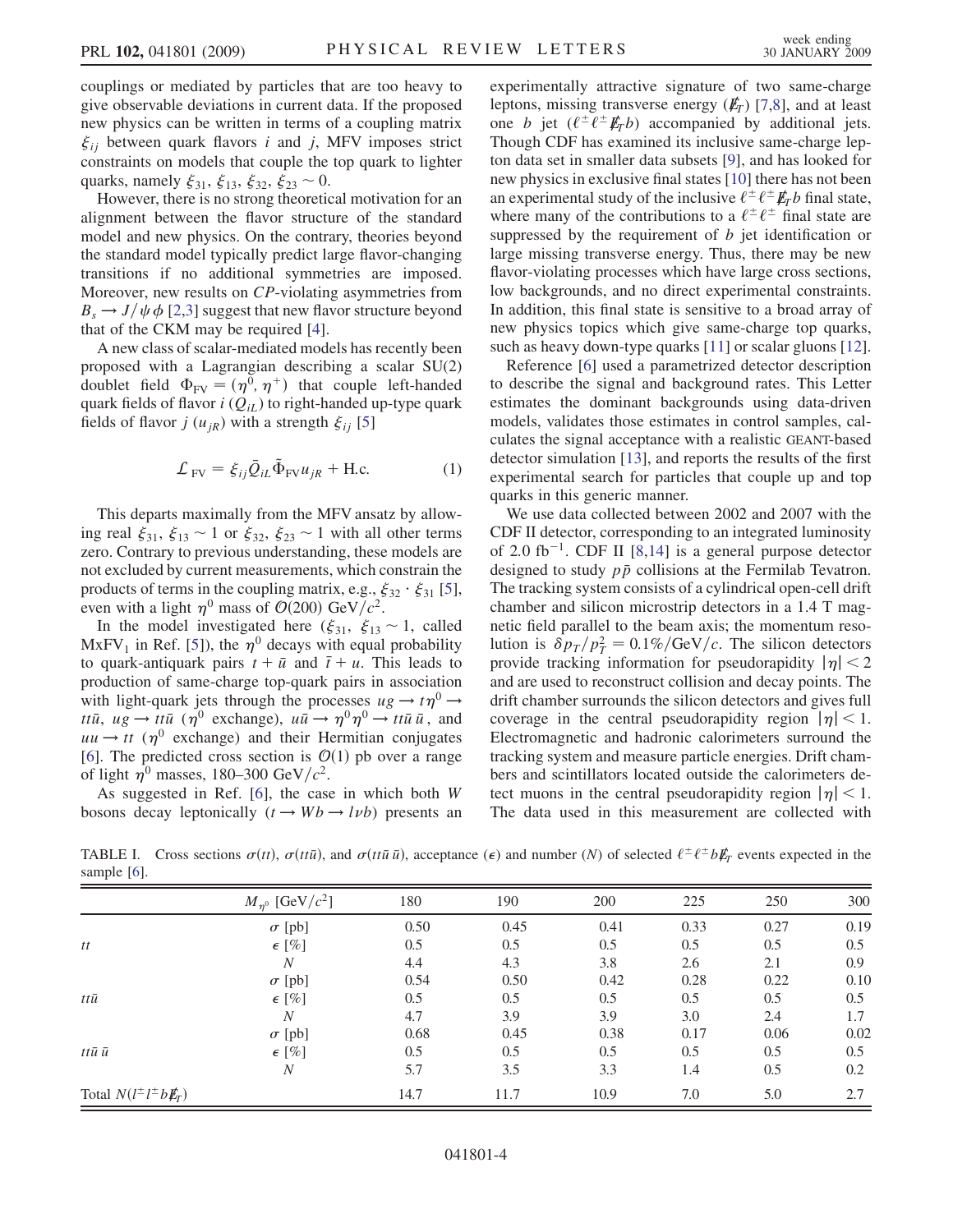<span id="page-4-0"></span>TABLE II. Number of expected events for each background process, and the observed same-charge lepton events with b-tag and missing transverse energy, see text.

| Source                                                  | ee                  | $\mu \mu$            | $e\mu$               | €€                                              |
|---------------------------------------------------------|---------------------|----------------------|----------------------|-------------------------------------------------|
| $Z \rightarrow \ell \ell$<br>$t\bar{t}$<br><b>MisID</b> | 0.01<br>0.09<br>0.6 | 0.02<br>0.03<br>0.71 | 0.02<br>0.11<br>0.50 | $0.1 \pm 0.1$<br>$0.2 \pm 0.1$<br>$1.8 \pm 1.8$ |
| Total<br>Data                                           | 0.7<br>0            | 0.8                  | 0.6                  | $2.1 \pm 1.8$                                   |

lepton triggers that require an electron or muon with  $p<sub>T</sub>$  > 18 GeV/ $c$ .

To isolate the same-charge top-quarks signal we follow [6] to define the  $\ell^{\pm} \ell^{\pm} b \not{E}_T$  signature by requiring two samecharge reconstructed leptons (electrons or muons) in the central region of the detector, each with  $p_T > 20 \text{ GeV}/c$ , one of which must be isolated [15]; at least one jet with  $|\eta|$  < 2.4 and transverse energy of at least 15 GeV identified as a  $b$  jet by the SECVTX algorithm that searches for a displaced secondary vertex [16]; and at least 20 GeV of missing transverse energy,  $\mathbf{E}_T$  [7].

To calculate the expected number of  $tt$  and  $\overline{tt}$  events, we generate events for each of the same-charge processes using CALCHEP [17] with CTEQ6M proton parton distribution functions [18] followed by parton fragmentation and hadronization by PYTHIA [19]. Detector resolution and acceptance are modeled using the GEANT-based detector simulation, CDFSIM [13]. Table [I](#page-3-0) shows the number of expected events in our sample.

Backgrounds to same-charge lepton pairs come from two classes of processes. In the first class, a real lepton is paired with a jet, which is misidentified as a same-charge lepton. The second class of processes comes from a pair of real opposite-charge leptons which include an electron; a hard photon emission from an electron converts into an electron-positron pair with strongly asymmetric momenta so that only one leg is reconstructed.

Backgrounds in which the second lepton arises from a misidentified jet or the decay of a heavy quark are largely due to production of  $W +$  jets or semileptonic  $t\bar{t}$  decays<br>and are described using a model from jet data [20] in which and are described using a model from jet data [20] in which the rate of lepton reconstruction in inclusive jets is measured and applied to  $W +$  jet events. The misidentification model is validated for light-quark jets by comparing the predicted and observed rates of same-charge events as a function of the missing transverse energy without a b-tag requirement. Discrepancies in rates in control regions motivate a 40% uncertainty. The selected sample may have a larger heavy-flavor fraction than the jets from which the lepton misidentification model was derived. Studies in simulated events show that the rate of misidentified leptons in a heavy-flavor enriched sample may be 50%–75% higher, and examination of the equivalent opposite-charge



FIG. 1 (color online). Following the prescriptions in Refs. [6,24], horizontal bands in measured  $\xi$  are shown which<br>include 95% of simulated experiments for various values of true include 95% of simulated experiments, for various values of true  $\xi$ , with  $m_{\eta^0} = 180 \text{ GeV}/c^2$ .

sample motivate a 100% total uncertainty on the background prediction from lepton misidentification.

Backgrounds in which the same-charge lepton is due to a hard photon emission come from  $Z/\gamma^*$  + jets and topquark pairs with electron-positron decays. Estimates of the backgrounds from  $Z/\gamma^*$  + jets processes are made with the ALPGEN [21] simulation code matched with PYTHIA in the MLM scheme [21] for the hadronization and fragmentation and normalized to data in opposite-sign events. To validate the modeling of the rate of hard emission, we compare our prediction for the contribution of  $Z \rightarrow e^+e^-$  to the observed sample of same-charge electrons or positron without a  $b$ -tag or missing transverse



FIG. 2. Jet multiplicity for background, observed data, and MxFV<sub>1</sub> signal with best-fit value of  $\xi = 0.41$  for  $M_{\eta^0} = 180 \text{ GeV}/c^2$ 180 GeV/ $c^2$ .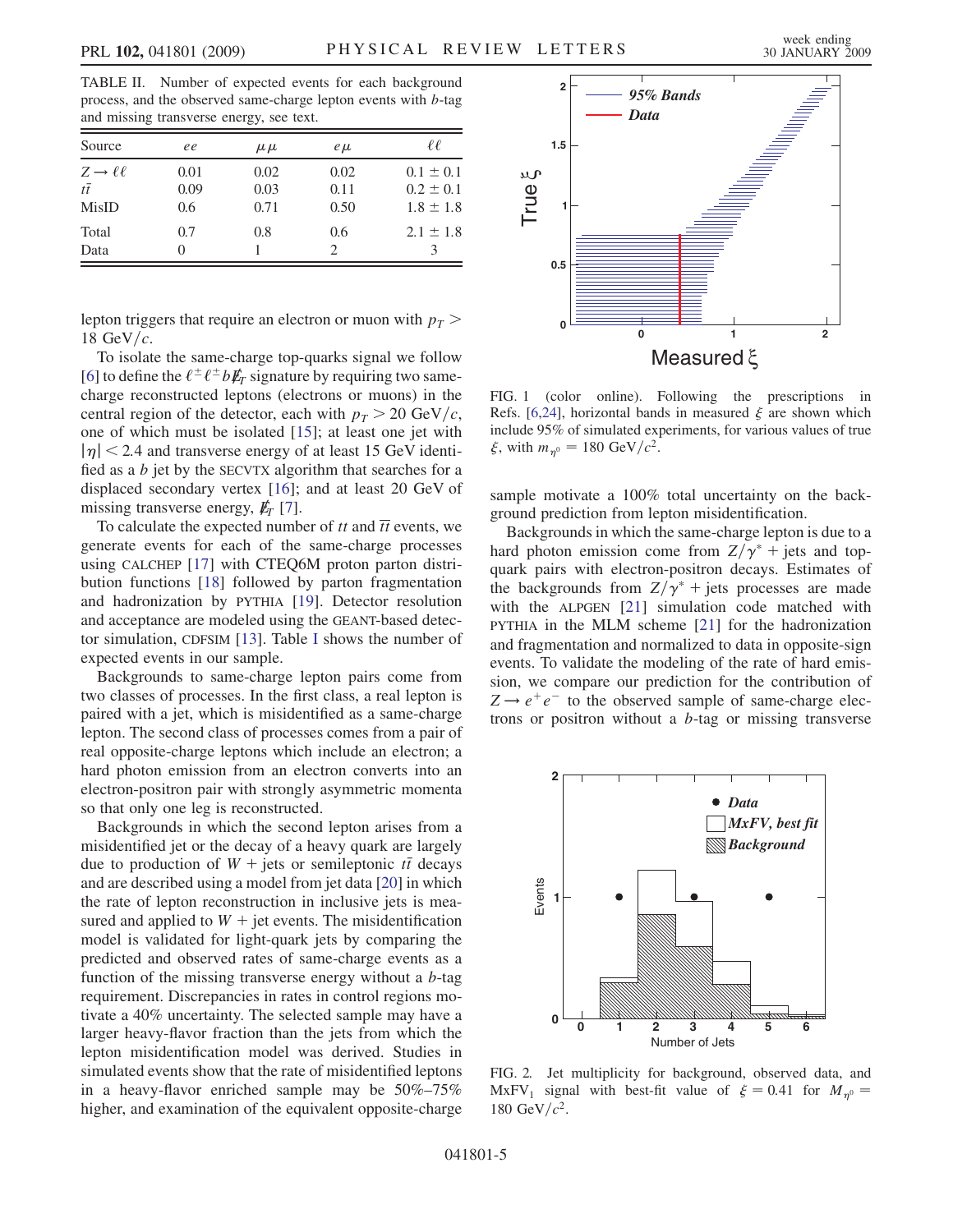<span id="page-5-0"></span>TABLE III. 95% confidence level upper limits on the coupling  $\xi$  as a function of the mass of  $\eta^0$ .

| Mass $[GeV/c^2]$ 180 190 200 225 250 300                  |  |  |  |
|-----------------------------------------------------------|--|--|--|
| $(95\% \text{ C.L.}) \xi < 0.78$ 0.81 0.87 1.03 1.11 1.39 |  |  |  |

energy requirement. The shape and yield of the observed signal at the Z mass agrees well with the prediction. The  $t\bar{t}$ <br>backgrounds are estimated using events generated in backgrounds are estimated using events generated in PYTHIA at  $m_t = 172 \text{ GeV}/c^2$ . Modeling of the *tt* contribu-<br>tion is validated by comparing predicted and observed rates tion is validated by comparing predicted and observed rates of opposite-sign leptons with  $E_T$  and a b tag, where  $t\bar{t}$  is<br>expected to dominate. The detector response for both  $Z +$ expected to dominate. The detector response for both  $Z +$ jets and  $t\bar{t}$  processes is evaluated using CDFSIM, where, to avoid double-counting the same-charge leptons are reavoid double-counting, the same-charge leptons are required to originate from the W or Z decays rather than from misidentified jets.

Backgrounds from charge mismeasurement are insignificant, as the charge of a particle with momentum of  $100 \text{ GeV}/c$  is typically determined with a significance greater than  $5\sigma$  [22]. The largest potential source comes from top-quark pair events, in which the lepton momenta are typically softer. Charge mismeasurement is very rare in this range, confirmed by the absence of a significant signal near the Z mass in observed same-charge muon events.

Backgrounds from diboson production WW, WZ, ZZ,  $W\gamma$ , and  $Z\gamma$  in association with b jets are modeled with PYTHIA and BAUR [23] generators. These have nonnegligible contributions to the inclusive same-charge lepton pair sample, but in the final selection they are insignificant due to the requirement of a  $b$  tag.

The final background estimate, shown in Table [II,](#page-4-0) is 2.1 events with an uncertainty of 1.8 events.

From the observed number of events, one could directly measure the value of the MxFV<sub>1</sub> coupling  $\xi = \xi_{31} = \xi_{13}$ .<br>As suggested in [6], the precision of a coupling measure-As suggested in [6], the precision of a coupling measurement can be enhanced by simultaneously fitting for the number of signal and background events in the data. This exploits the different number of jets expected in signal and background events (see Fig. [2\)](#page-4-0). Our likelihood fit for the number of signal events is binned in the number of reconstructed jets and takes into account that  $\sigma(ug \to t\eta^0 \to$ ttū)  $\propto \xi^2$  while  $\sigma(uu \to tt)$  and  $\sigma(u\bar{u} \to \eta^0 \eta^0 \to tt\bar{u}$ <br> $\xi^4$ . The fitted number of signal events can be transformed.  $\bar u) \propto$ med into an estimated value for  $\xi$ .<br>Following the Feldman-Co  $\xi^4$ . The fitted number of signal events can be transformed

Following the Feldman-Cousins prescription [24], we use simulated experiments to construct bands which contain 95% of the fitted values of  $\xi$  at various true values of  $\xi$ <br>for a mass of  $n^0$  (Fig. 1). The simulated experiments for a mass of  $\eta^0$  (Fig. [1\)](#page-4-0). The simulated experiments include fluctuations in the nuisance parameters, including the uncertainty in the jet energy scale, initial and final state radiation, parton distribution functions and signal and background normalization uncertainties. The confidence band in the space of the true  $\xi$  for an individual experiment<br>is the intersection of a line drawn at the observed  $\xi$ is the intersection of a line drawn at the observed  $\xi$ .



FIG. 3 (color online). Observed 95% C.L. regions in the  $\xi - m$  a plane  $m_{n^0}$  plane.

We observe 3 events, in good agreement with the background expectation. The distribution of jets can be seen in Fig. [2](#page-4-0) for the data as well as for the signal and background for the best-fit value of  $\xi = 0.41$  for  $m_{\eta^0} = 180 \text{ GeV}/c^2$ . As shown in Fig. [1](#page-4-0), this corresponds to an upper limit  $\xi$  < 0.78 at 95% C.L. Table III and Fig. 3 give upper limits on the value of the counting  $\xi$  for  $m^0 = 180-300$  GeV/ $c^2$ the value of the coupling  $\xi$  for  $m_{\eta}^0 = 180-300 \text{ GeV}/c^2$ .<br>In conclusion, we find no evidence of the signature for

In conclusion, we find no evidence of the signature for maximal flavor violation, and set the first limits on the flavor-changing coupling between the top and up quark in such a model.

We thank the Fermilab staff and the technical staffs of the participating institutions for their vital contributions. This work was supported by the U. S. Department of Energy and National Science Foundation; the Italian Istituto Nazionale di Fisica Nucleare; the Ministry of Education, Culture, Sports, Science and Technology of Japan; the Natural Sciences and Engineering Research Council of Canada; the National Science Council of the Republic of China; the Swiss National Science Foundation; the A. P. Sloan Foundation; the Bundesministerium für Bildung und Forschung, Germany; the Korean Science and Engineering Foundation and the Korean Research Foundation; the Science and Technology Facilities Council and the Royal Society, UK; the Institut National de Physique Nucleaire et Physique des Particules/CNRS; the Russian Foundation for Basic Research; the Ministerio de Ciencia e Innovación, and Programa Consolider-Ingenio 2010, Spain; the Slovak R&D Agency; and the Academy of Finland.

<sup>&</sup>lt;sup>a</sup>Visitor from University of Athens, 15784 Athens, Greece. <sup>b</sup>Visitor from Chinese Academy of Sciences, Beijing 100864, China.